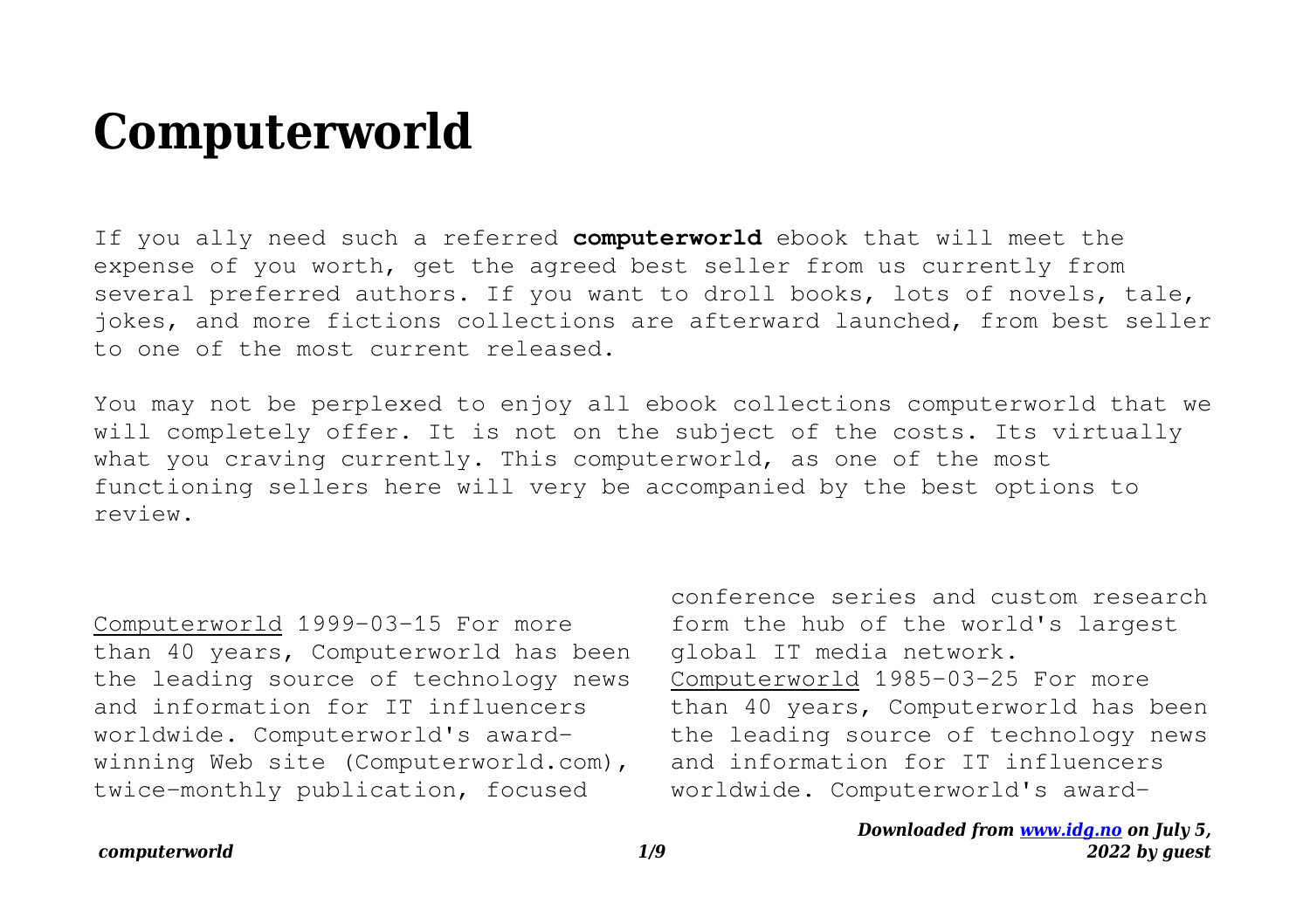winning Web site (Computerworld.com), twice-monthly publication, focused conference series and custom research form the hub of the world's largest global IT media network.

**Computerworld** 1982-03-15 For more than 40 years, Computerworld has been the leading source of technology news and information for IT influencers worldwide. Computerworld's awardwinning Web site (Computerworld.com), twice-monthly publication, focused conference series and custom research form the hub of the world's largest global IT media network. *Computerworld* 1988 For more than 40 years, Computerworld has been the leading source of technology news and information for IT influencers worldwide. Computerworld's awardwinning Web site (Computerworld.com), twice-monthly publication, focused conference series and custom research form the hub of the world's largest global IT media network.

*Computerworld* 1993-08-23 For more

than 40 years, Computerworld has been the leading source of technology news and information for IT influencers worldwide. Computerworld's awardwinning Web site (Computerworld.com), twice-monthly publication, focused conference series and custom research form the hub of the world's largest global IT media network. *Computerworld* 1986-01-13 For more than 40 years, Computerworld has been the leading source of technology news and information for IT influencers worldwide. Computerworld's awardwinning Web site (Computerworld.com), twice-monthly publication, focused conference series and custom research form the hub of the world's largest global IT media network. **Computerworld** 1985-10-07 For more than 40 years, Computerworld has been the leading source of technology news and information for IT influencers worldwide. Computerworld's awardwinning Web site (Computerworld.com),

*Downloaded from [www.idg.no](http://www.idg.no) on July 5,* twice-monthly publication, focused

## *computerworld 2/9*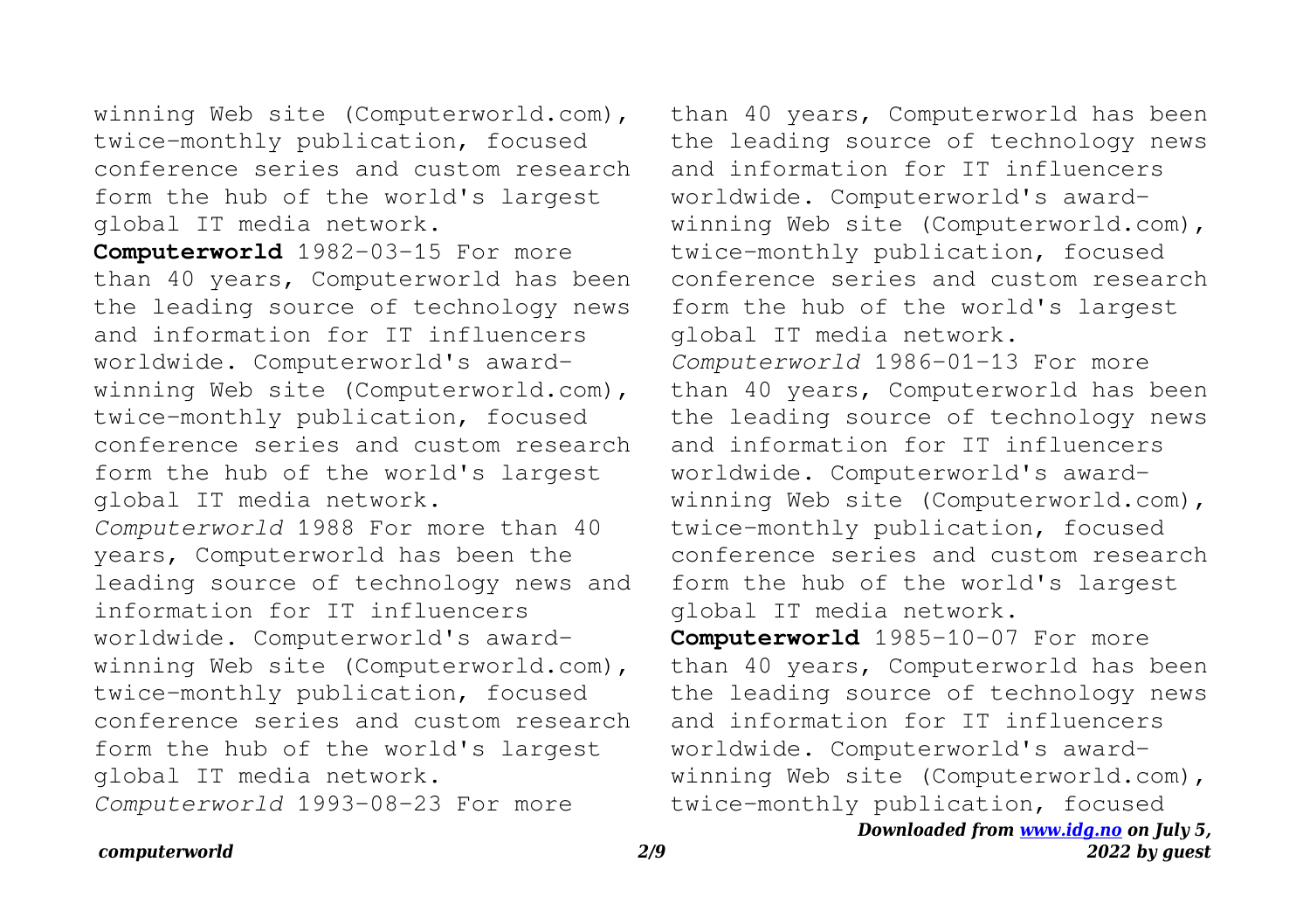conference series and custom research form the hub of the world's largest global IT media network.

Computerworld 1987-03-02 For more than 40 years, Computerworld has been the leading source of technology news and information for IT influencers worldwide. Computerworld's awardwinning Web site (Computerworld.com), twice-monthly publication, focused conference series and custom research form the hub of the world's largest global IT media network.

*Computerworld* 1996-09-09 For more than 40 years, Computerworld has been the leading source of technology news and information for IT influencers worldwide. Computerworld's awardwinning Web site (Computerworld.com), twice-monthly publication, focused conference series and custom research form the hub of the world's largest global IT media network.

**Computerworld** 1985-07-22 For more than 40 years, Computerworld has been the leading source of technology news

and information for IT influencers worldwide. Computerworld's awardwinning Web site (Computerworld.com), twice-monthly publication, focused conference series and custom research form the hub of the world's largest global IT media network.

**Computerworld** 1985-04-22 For more than 40 years, Computerworld has been the leading source of technology news and information for IT influencers worldwide. Computerworld's awardwinning Web site (Computerworld.com), twice-monthly publication, focused conference series and custom research form the hub of the world's largest global IT media network.

**Computerworld** 1973-08-29 For more than 40 years, Computerworld has been the leading source of technology news and information for IT influencers worldwide. Computerworld's awardwinning Web site (Computerworld.com), twice-monthly publication, focused conference series and custom research form the hub of the world's largest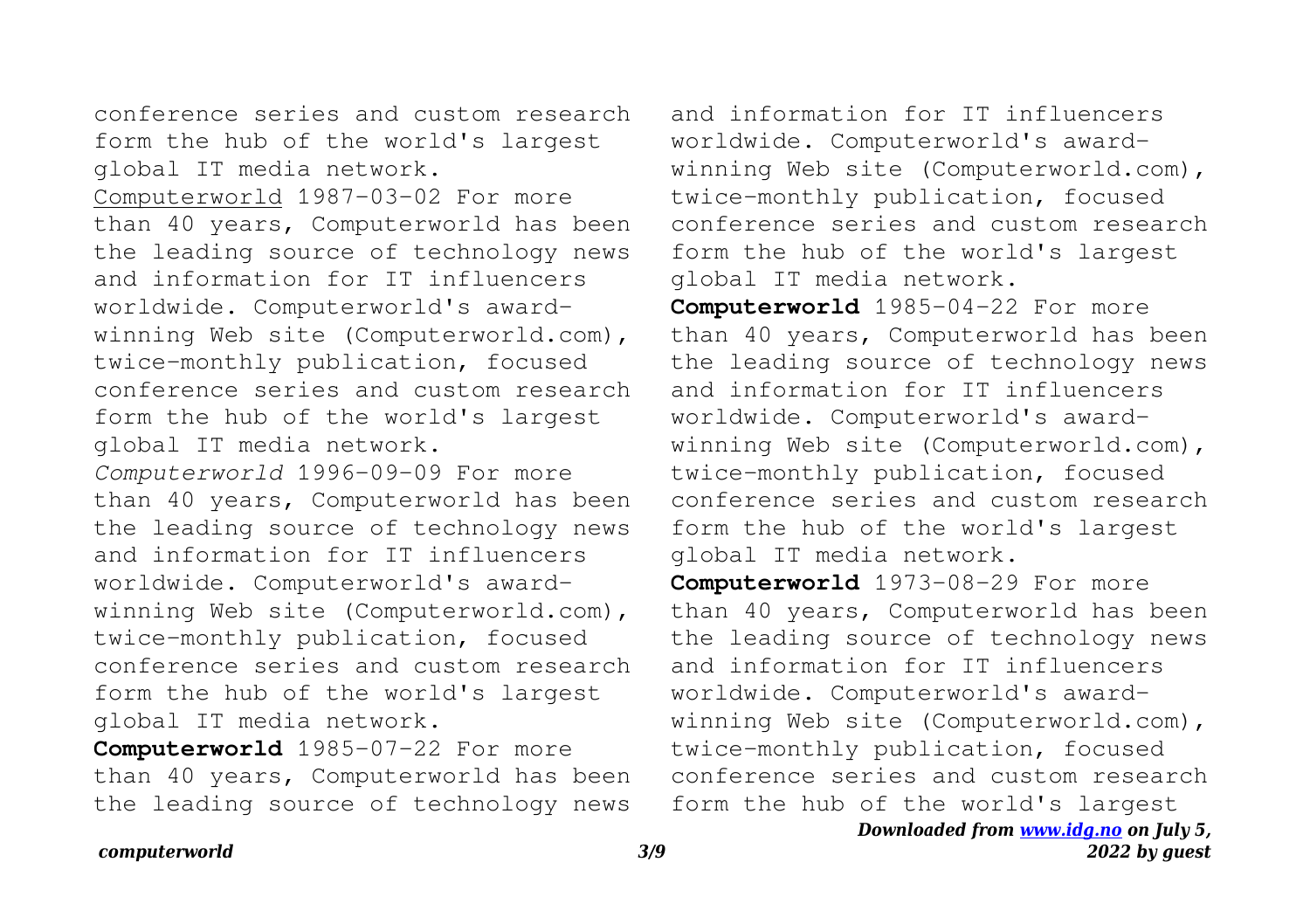## global IT media network.

**Computerworld** 1980-12 For more than 40 years, Computerworld has been the leading source of technology news and information for IT influencers worldwide. Computerworld's awardwinning Web site (Computerworld.com), twice-monthly publication, focused conference series and custom research form the hub of the world's largest global IT media network. *Computerworld* 1993-06-21 For more than 40 years, Computerworld has been the leading source of technology news and information for IT influencers worldwide. Computerworld's awardwinning Web site (Computerworld.com), twice-monthly publication, focused conference series and custom research form the hub of the world's largest global IT media network.

**Computerworld** 1986-10-27 For more than 40 years, Computerworld has been the leading source of technology news and information for IT influencers worldwide. Computerworld's awardwinning Web site (Computerworld.com), twice-monthly publication, focused conference series and custom research form the hub of the world's largest global IT media network.

**Computerworld** 1980-05-05 For more than 40 years, Computerworld has been the leading source of technology news and information for IT influencers worldwide. Computerworld's awardwinning Web site (Computerworld.com), twice-monthly publication, focused conference series and custom research form the hub of the world's largest global IT media network. *Computerworld* 1984-12-24 For more than 40 years, Computerworld has been the leading source of technology news and information for IT influencers worldwide. Computerworld's awardwinning Web site (Computerworld.com), twice-monthly publication, focused conference series and custom research form the hub of the world's largest global IT media network.

**Computerworld** 1976-12-20 For more

*Downloaded from [www.idg.no](http://www.idg.no) on July 5, 2022 by guest*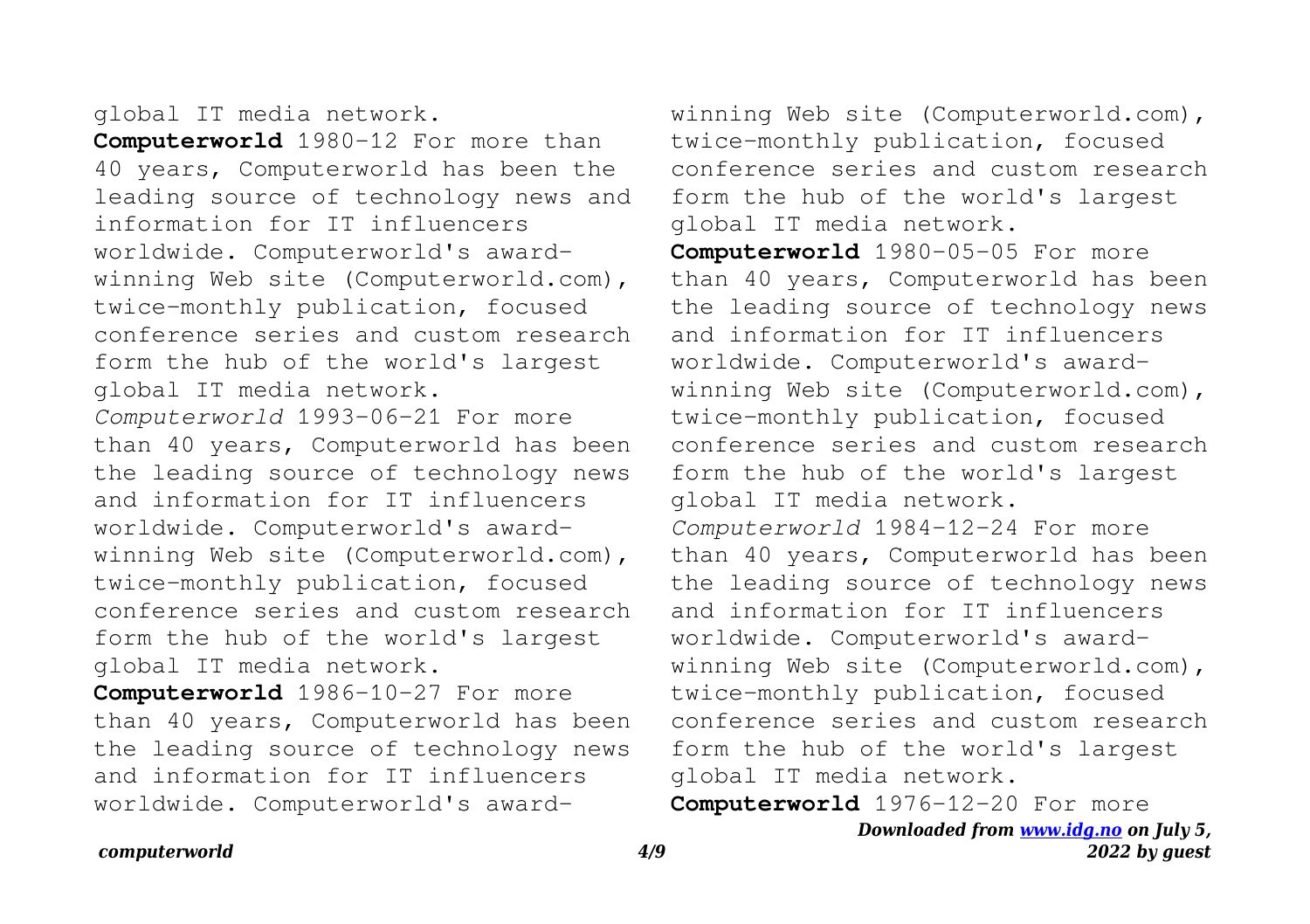than 40 years, Computerworld has been the leading source of technology news and information for IT influencers worldwide. Computerworld's awardwinning Web site (Computerworld.com), twice-monthly publication, focused conference series and custom research form the hub of the world's largest global IT media network.

Computerworld Alfred Elton Van Vogt 1983

*Computerworld* 2000-04-03 For more than 40 years, Computerworld has been the leading source of technology news and information for IT influencers worldwide. Computerworld's awardwinning Web site (Computerworld.com), twice-monthly publication, focused conference series and custom research form the hub of the world's largest global IT media network.

**Computerworld** 1985-09-30 For more than 40 years, Computerworld has been the leading source of technology news and information for IT influencers worldwide. Computerworld's awardwinning Web site (Computerworld.com), twice-monthly publication, focused conference series and custom research form the hub of the world's largest global IT media network. *Computerworld* 1983-07-11 For more than 40 years, Computerworld has been the leading source of technology news and information for IT influencers worldwide. Computerworld's awardwinning Web site (Computerworld.com), twice-monthly publication, focused conference series and custom research form the hub of the world's largest global IT media network. Computerworld 1984-11 For more than 40 years, Computerworld has been the leading source of technology news and information for IT influencers worldwide. Computerworld's awardwinning Web site (Computerworld.com), twice-monthly publication, focused conference series and custom research form the hub of the world's largest global IT media network. Computerworld 1999-01-25 For more

> *Downloaded from [www.idg.no](http://www.idg.no) on July 5, 2022 by guest*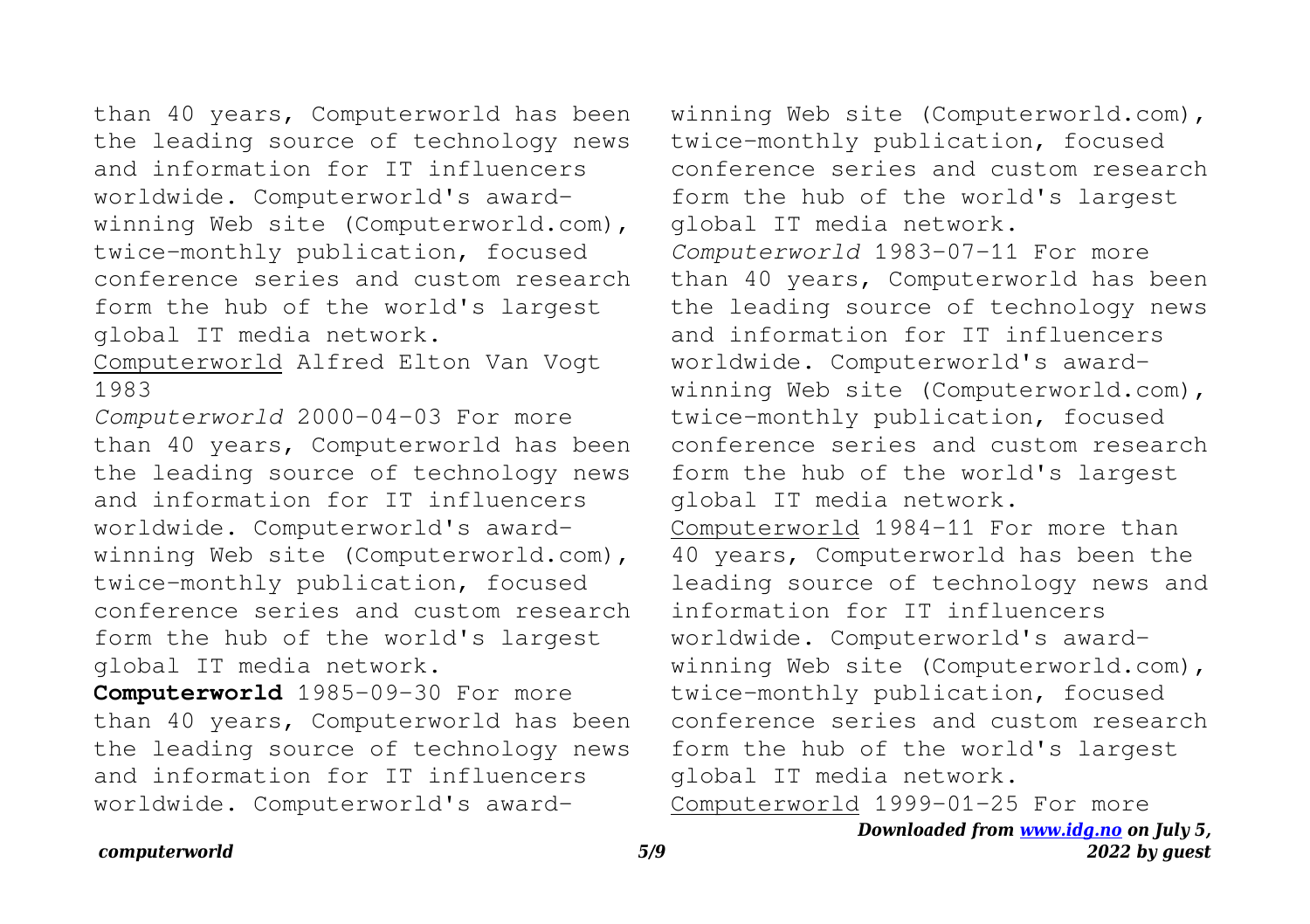than 40 years, Computerworld has been the leading source of technology news and information for IT influencers worldwide. Computerworld's awardwinning Web site (Computerworld.com), twice-monthly publication, focused conference series and custom research form the hub of the world's largest global IT media network.

Computerworld 1977-09-26 For more than 40 years, Computerworld has been the leading source of technology news and information for IT influencers worldwide. Computerworld's awardwinning Web site (Computerworld.com), twice-monthly publication, focused conference series and custom research form the hub of the world's largest global IT media network.

**Computerworld** 1981-10-26 For more than 40 years, Computerworld has been the leading source of technology news and information for IT influencers worldwide. Computerworld's awardwinning Web site (Computerworld.com), twice-monthly publication, focused

conference series and custom research form the hub of the world's largest global IT media network.

**Computerworld** 1998-11-30 For more than 40 years, Computerworld has been the leading source of technology news and information for IT influencers worldwide. Computerworld's awardwinning Web site (Computerworld.com), twice-monthly publication, focused conference series and custom research form the hub of the world's largest global IT media network. Computerworld 1994-01-24 For more than 40 years, Computerworld has been the leading source of technology news and information for IT influencers worldwide. Computerworld's awardwinning Web site (Computerworld.com), twice-monthly publication, focused conference series and custom research form the hub of the world's largest global IT media network. Computerworld 2000-03-06 For more

than 40 years, Computerworld has been the leading source of technology news

*computerworld 6/9*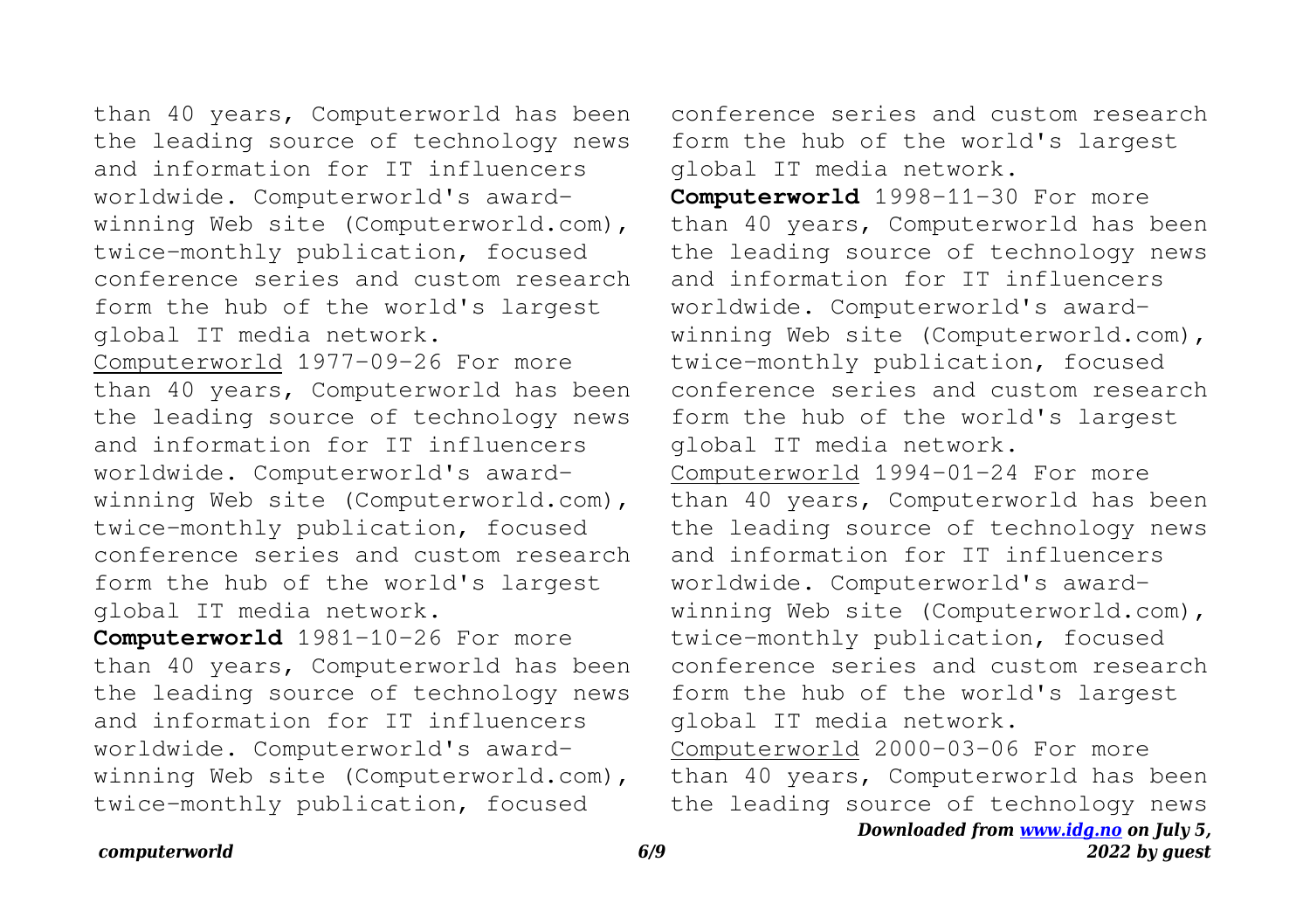and information for IT influencers worldwide. Computerworld's awardwinning Web site (Computerworld.com), twice-monthly publication, focused conference series and custom research form the hub of the world's largest global IT media network.

**Computerworld** 1983-04-11 For more than 40 years, Computerworld has been the leading source of technology news and information for IT influencers worldwide. Computerworld's awardwinning Web site (Computerworld.com), twice-monthly publication, focused conference series and custom research form the hub of the world's largest global IT media network.

**Computerworld** 1993-11-01 For more than 40 years, Computerworld has been the leading source of technology news and information for IT influencers worldwide. Computerworld's awardwinning Web site (Computerworld.com), twice-monthly publication, focused conference series and custom research form the hub of the world's largest

global IT media network.

**Computerworld** 1975-09-10 For more than 40 years, Computerworld has been the leading source of technology news and information for IT influencers worldwide. Computerworld's awardwinning Web site (Computerworld.com), twice-monthly publication, focused conference series and custom research form the hub of the world's largest global IT media network. *Computerworld* 1978-04-17 For more than 40 years, Computerworld has been the leading source of technology news and information for IT influencers worldwide. Computerworld's awardwinning Web site (Computerworld.com), twice-monthly publication, focused conference series and custom research form the hub of the world's largest global IT media network. Computerworld 1999-08-16 For more than 40 years, Computerworld has been the leading source of technology news and information for IT influencers worldwide. Computerworld's award-

> *Downloaded from [www.idg.no](http://www.idg.no) on July 5, 2022 by guest*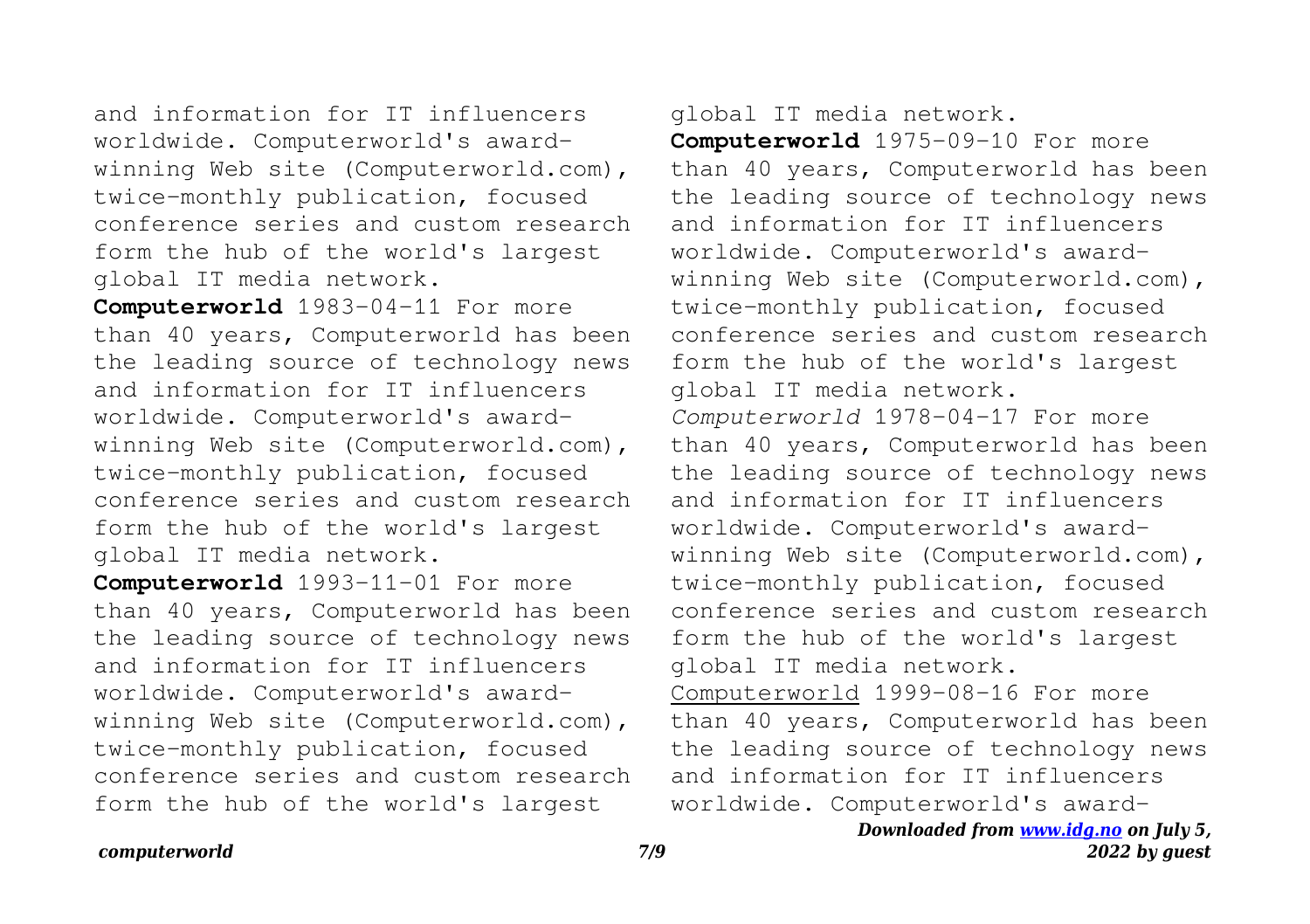winning Web site (Computerworld.com), twice-monthly publication, focused conference series and custom research form the hub of the world's largest global IT media network. *Computerworld* 2000-05-22 For more than 40 years, Computerworld has been the leading source of technology news and information for IT influencers worldwide. Computerworld's awardwinning Web site (Computerworld.com), twice-monthly publication, focused conference series and custom research form the hub of the world's largest global IT media network.

**Computerworld** 1980-10-20 For more than 40 years, Computerworld has been the leading source of technology news and information for IT influencers worldwide. Computerworld's awardwinning Web site (Computerworld.com), twice-monthly publication, focused conference series and custom research form the hub of the world's largest global IT media network.

**Computerworld** 1982-06-07 For more

than 40 years, Computerworld has been the leading source of technology news and information for IT influencers worldwide. Computerworld's awardwinning Web site (Computerworld.com), twice-monthly publication, focused conference series and custom research form the hub of the world's largest global IT media network.

**Computerworld** 1984-05-21 For more than 40 years, Computerworld has been the leading source of technology news and information for IT influencers worldwide. Computerworld's awardwinning Web site (Computerworld.com), twice-monthly publication, focused conference series and custom research form the hub of the world's largest global IT media network. **Computerworld** 2001-12-10 For more than 40 years, Computerworld has been the leading source of technology news and information for IT influencers

worldwide. Computerworld's awardwinning Web site (Computerworld.com),

*Downloaded from [www.idg.no](http://www.idg.no) on July 5, 2022 by guest* twice-monthly publication, focused